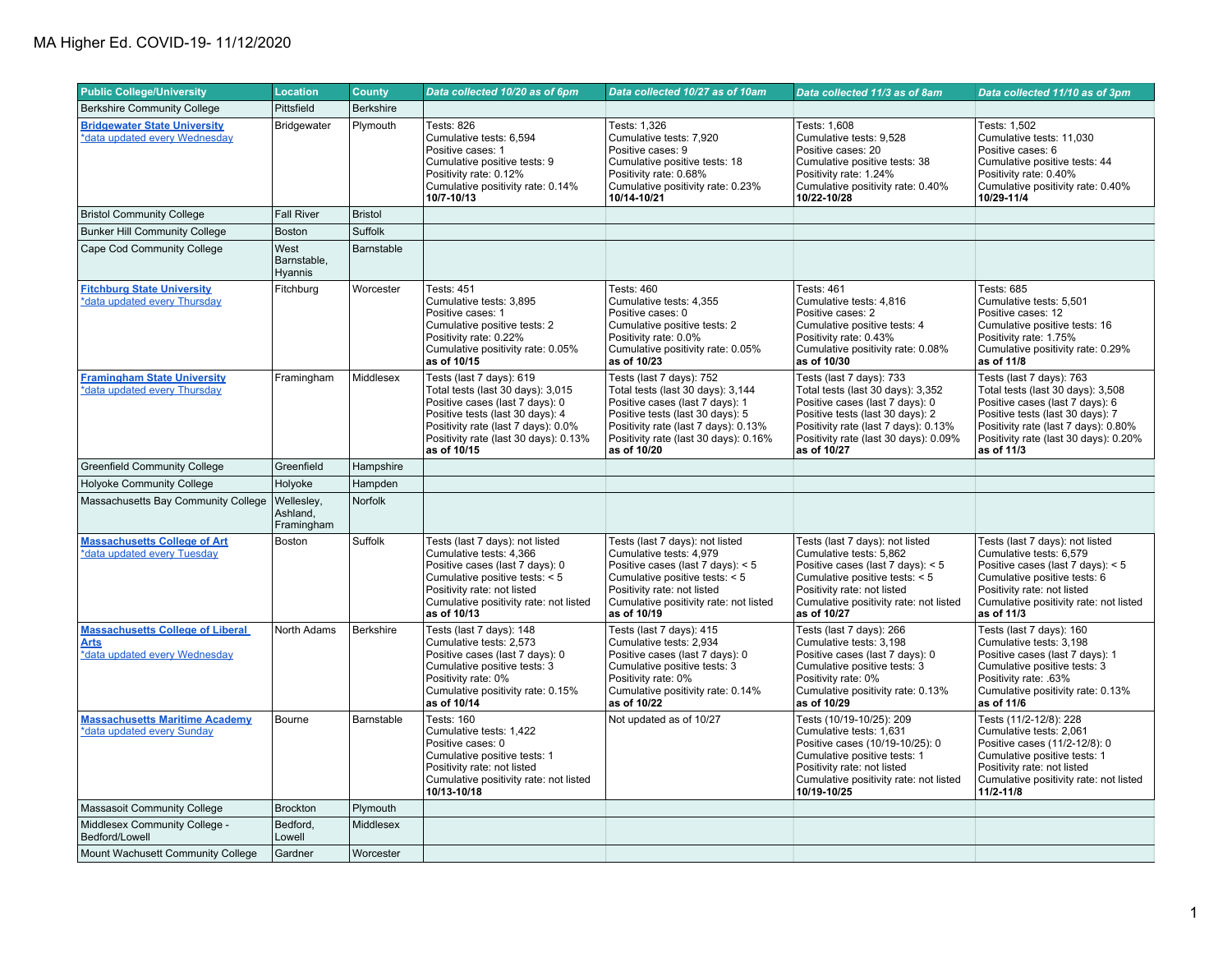| <b>Public College/University</b>                                                              | <b>Location</b>                   | County         | Data collected 10/20 as of 6pm                                                                                                                                                                                               | Data collected 10/27 as of 10am                                                                                                                                                                                               | Data collected 11/3 as of 8am                                                                                                                                                                                                | Data collected 11/10 as of 3pm                                                                                                                                                                                                |
|-----------------------------------------------------------------------------------------------|-----------------------------------|----------------|------------------------------------------------------------------------------------------------------------------------------------------------------------------------------------------------------------------------------|-------------------------------------------------------------------------------------------------------------------------------------------------------------------------------------------------------------------------------|------------------------------------------------------------------------------------------------------------------------------------------------------------------------------------------------------------------------------|-------------------------------------------------------------------------------------------------------------------------------------------------------------------------------------------------------------------------------|
| North Shore Community College                                                                 | Danvers, Lynn, Essex<br>Middleton |                |                                                                                                                                                                                                                              |                                                                                                                                                                                                                               |                                                                                                                                                                                                                              |                                                                                                                                                                                                                               |
| Northern Essex Community College                                                              | Haverhill                         | Plymouth       |                                                                                                                                                                                                                              |                                                                                                                                                                                                                               |                                                                                                                                                                                                                              |                                                                                                                                                                                                                               |
| Quinsigamond Community College                                                                | Worcester                         | Worcester      |                                                                                                                                                                                                                              |                                                                                                                                                                                                                               |                                                                                                                                                                                                                              |                                                                                                                                                                                                                               |
| <b>Roxbury Community College</b>                                                              | Boston                            | Suffolk        |                                                                                                                                                                                                                              |                                                                                                                                                                                                                               |                                                                                                                                                                                                                              |                                                                                                                                                                                                                               |
| <b>Salem State University</b><br>*data updated every Wednesday                                | Salem                             | Essex          | Tests (last 7 days): 439<br>Cumulative tests: 3,230<br>Positive cases (last 7 days): 0<br>Cumulative positive tests: 4<br>Positivity rate: 0.0%<br>Cumulative positivity rate: 0.11%<br>as of 10/14                          | Tests (last 7 days): 520<br>Cumulative tests: 3,750<br>Positive cases (last 7 days): 1<br>Cumulative positive tests: 5<br>Positivity rate: 0.24%<br>Cumulative positivity rate: 0.13%<br>as of 10/26                          | Tests (last 7 days): 582<br>Cumulative tests: 4,332<br>Positive cases (last 7 days): 1<br>Cumulative positive tests: 6<br>Positivity rate: 0%<br>Cumulative positivity rate: 0.11%<br>as of 10/28                            | Tests (last 7 days): 645<br>Cumulative tests: 4,997<br>Positive cases (last 7 days): 13<br>Cumulative positive tests: 19<br>Positivity rate: 2.43%%<br>Cumulative positivity rate: 0.41%<br>as of 11/5                        |
| <b>Springfield Technical Community</b><br>College                                             | Springfield                       | Hampden        |                                                                                                                                                                                                                              |                                                                                                                                                                                                                               |                                                                                                                                                                                                                              |                                                                                                                                                                                                                               |
| <b>University of Massachusetts Amherst</b><br>*data updated daily                             | Amherst                           | Hampshire      | Tests (last 7 days): not listed<br>Cumulative tests: 95,743<br>Positive cases (last 7 days): 0<br>Cumulative positive tests: 152<br>Positivity rate (last 7 days): 0.11%<br>Cumulative positivity rate: 0.16%<br>as of 10/19 | Tests (last 7 days): not listed<br>Cumulative tests: 108,123<br>Positive cases (last 7 days): 1<br>Cumulative positive tests: 158<br>Positivity rate (last 7 days): 0.05%<br>Cumulative positivity rate: 0.15%<br>as of 10/26 | Tests (last 7 days): not listed<br>Cumulative tests: 119,859<br>Positive cases (last 7 days): 3<br>Cumulative positive tests: 176<br>Positivity rate (last 7 days): 0.16%<br>Cumulative positivity rate: 0.15%<br>as of 11/2 | Tests (last 7 days): not listed<br>Cumulative tests: 133,795<br>Positive cases (last 7 days): 1<br>Cumulative positive tests: 253<br>Positivity rate (last 7 days): 0.19%<br>Cumulative positivity rate: 0.54%<br>as of 11/10 |
| <b>University of Massachusetts Boston</b><br>*data update frequency unknown                   | Boston                            | Suffolk        | Tests (last 7 days): 465<br>Cumulative tests: 2,258<br>New positive cases (last 7 days): 3<br>Cumulative positive tests: 8<br>Weekly positivity rate: 0.6%<br>Cumulative positivity rate: 0.3%<br>as of 10/16                | Tests (last 7 days): 417<br>Cumulative tests: 2,675<br>New positive cases (last 7 days): 3<br>Cumulative positive tests: 11<br>Weekly positivity rate: 0.7%<br>Cumulative positivity rate: 0.4%<br>as of 10/26                | Tests (10/30): not listed<br>Cumulative tests: 3,190<br>New positive cases: 1<br>Cumulative positive tests: 12<br>Weekly positivity rate: 0.4%<br>Cumulative positivity rate: 0.4%<br>as of 10/30                            | Tests: not listed<br>Cumulative tests: 3.714<br>New positive cases: 1<br>Cumulative positive tests: 15<br>Weekly positivity rate: 0.4%<br>Cumulative positivity rate: 0.4%<br>as of 11/6                                      |
| <b>University of Massachusetts</b><br><b>Dartmouth</b><br>*data update frequency unknown      | Darmouth                          | <b>Bristol</b> | Tests (last 7 days): 1,307<br>Cumulative tests: 10,722<br>Positive cases (last 7 days): 16<br>Cumulative positive tests: 41<br>Positivity rate (last 7 days): 1.22%<br>Cumulative positivity rate: not listed<br>as of 10/17 | Tests (last 7 days): 1,542<br>Cumulative tests: 12,264<br>Positive cases (last 7 days): 4<br>Cumulative positive tests: 45<br>Positivity rate (last 7 days): 0.26%<br>Cumulative positivity rate: not listed<br>as of 10/24   | Tests (last 7 days): 1,476<br>Cumulative tests: 13,740<br>Positive cases (last 7 days): 5<br>Cumulative positive tests: 50<br>Positivity rate (last 7 days): 0.34%<br>Cumulative positivity rate: not listed<br>as of 10/31  | Tests (last 7 days): 1,532<br>Cumulative tests: 15,272<br>Positive cases (last 7 days): 11<br>Cumulative positive tests: 61<br>Positivity rate (last 7 days): 0.72%<br>Cumulative positivity rate: not listed<br>as of 11/7   |
| <b>University of Massachusetts Lowell</b><br>*data update frequency unknown                   | Lowell                            | Middlesex      | Tests ("prior week"): 1,100<br>Cumulative tests: 7,648<br>New positive cases: 0<br>Cumulative positive tests: 2<br>Positivity rate: not listed<br>Cumulative positivity rate: not listed<br>as of 10/17                      | Tests ("prior week"): 1,116<br>Cumulative tests: 8,764<br>New positive cases: 0<br>Cumulative positive tests: 2<br>Positivity rate: not listed<br>Cumulative positivity rate: not listed<br>as of 10/24                       | Tests ("prior week"): 1,182<br>Cumulative tests: 9,946<br>New positive cases: 3<br>Cumulative positive tests: 5<br>Positivity rate: not listed<br>Cumulative positivity rate: not listed<br>as of 10/31                      | Tests ("prior week"): 1,243<br>Cumulative tests: 11,189<br>New positive cases: 8<br>Cumulative positive tests: 13<br>Positivity rate: not listed<br>Cumulative positivity rate: not listed<br>as of 11/7                      |
| <b>University of Massachusetts Medical</b><br><b>School</b><br>*data update frequency unknown | Worcester                         | Worcester      | Tests (last 7 days): 1954<br>Cumulative tests: 27,845<br>Positive cases (last 7 days): 0<br>Cumulative positive tests: 16<br>Positivity rate: not listed<br>Cumulative positivity rate: 0.06%<br>10/11-10/17                 | Tests (last 7 days): 2,001<br>Cumulative tests: 29,846<br>Positive cases (last 7 days): 0<br>Cumulative positive tests: 16<br>Positivity rate: not listed<br>Cumulative positivity rate: 0.05%<br>as of 10/18                 | Not updated as of 11/3 9am                                                                                                                                                                                                   | Tests (last 7 days): 2,039<br>Cumulative tests: 33,904<br>Positive cases (last 7 days): 3<br>Cumulative positive tests: 19<br>Positivity rate: not listed<br>Cumulative positivity rate: 0.06%<br>as of 11/1                  |
| <b>Westfield State University</b><br>*data updated every Thursday                             | Westfield                         | Hampden        | Tests (last 7 days): not listed<br>Cumulative tests: 4,542<br>Positive cases (last 7 days): 0<br>Cumulative positive tests: 5<br>Positivity rate: not listed<br>Cumulative positivity rate: 0.110%<br>as of 10/15            | Tests (last 7 days): not listed<br>Cumulative tests: 5.840<br>Positive cases (last 7 days): 0<br>Cumulative positive tests: 5<br>Positivity rate: not listed<br>Cumulative positivity rate: 0.085%<br>as of 10/22             | Tests (last 7 days): not listed<br>Cumulative tests: 5.865<br>Positive cases (last 7 days): 3<br>Cumulative positive tests: 8<br>Positivity rate: not listed<br>Cumulative positivity rate: 0.136%<br>as of 10/29            | Tests (last 7 days): not listed<br>Cumulative tests: 8.424<br>Positive cases (last 7 days): 82<br>Cumulative positive tests: 90<br>Positivity rate: not listed<br>Cumulative positivity rate: 1.068%<br>as of 11/8            |